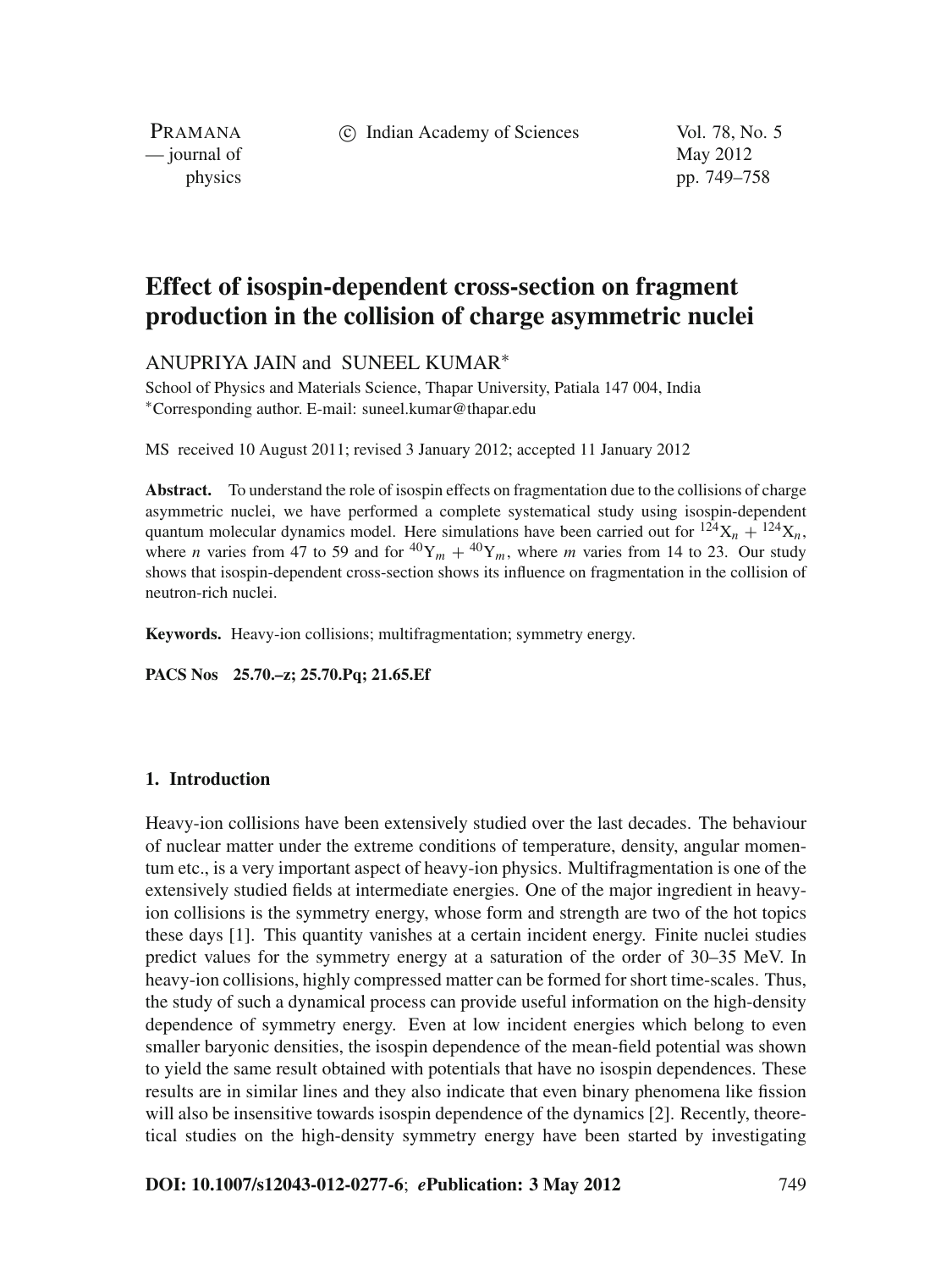heavy-ion collisions of asymmetric systems [3,4]. Comparisons of collisions of neutronrich to that of neutron-deficient systems provide a means of probing the asymmetry term experimentally [5–7]. The experimental analysis of the isospin effects on fragment production has yielded several interesting observations: Dempsey *et al* [8], in their investigation of <sup>124,136</sup>Xe + <sup>112,124</sup>Sn at 55 MeV/nucleon, found that multiplicity of intermediate mass fragments (IMFs) increases with the neutron excess of the system. A more comprehensive study carried out by Buyukcizmeci *et al* [9] showed that symmetry energy of the hot fragments produced in the statistical freeze-out is very important for isotope distributions, but its influence is not very large on the mean fragment mass distributions. Effect of symmetry energy on isotope distributions can survive after secondary de-excitation. Moreover, Schmidt *et al* [10] in their investigation on the analysis of light charged particles production and isospin dependence of  $^{124}Sn+^{64}Ni$ ,  $^{124}Sn+^{58}Ni$ ,  $124\text{Sn} + 27\text{Al}$  at 35 MeV/nucleon and 25 MeV/nucleon collisions found that isospin effects were demonstrated in the observables, such as the angular distribution of light particles emitted in central collisions at 35 MeV/nucleon and LCP emission. On the other hand, Tsang *et al* [11], in their investigation of  $^{112}Sn + ^{124}Sn$ ,  $^{124}Sn + ^{112}Sn$  systems at an incident energy of  $E = 50$  MeV/nucleon, showed the effects of isospin diffusion by investigating heavy-ion collisions with comparable diffusion and collision time-scales. They showed that the isospin diffusion reflects driving forces arising from the asymmetry term of the EOS. With the passage of time, isospin degree of freedom in terms of symmetry energy and nucleon–nucleon cross-section is found to affect the balance energy or energy of vanishing flow and related phenomenon in heavy-ion collisions [12]. Liu *et al* [13] studied the effect of Coulomb interaction and symmetry potential on the isospin fragmentation ratio  $(N/Z)_{\text{gas}}/(N/Z)_{\text{liq}}$  and nuclear stopping *R*. They showed that Coulomb interaction induces important isospin effects on both  $(N/Z)_{gas}/(N/Z)_{liq}$  and *R*. However, the isospin effects of symmetry potential and Coulomb interaction on  $(N/Z)_{\text{gas}}/(N/Z)_{\text{liq}}$  and *R* are different.

Our present study will shed light on the effect of isospin on multiplicity of fragments produced in the collision of charge asymmetric colliding nuclei. We study the microscopic effect of isospin-dependent nucleon–nucleon cross-section on charge asymmetric nuclear matter. In this paper our aim is two-fold, one is to look for the effect of density-dependent symmetry energy on fragmentation and second is to look for the influence of isospindependent ( $\sigma_{iso}$ ) and isospin-independent cross-sections ( $\sigma_{noiso}$ ) on fragmentation due to the collision of charge asymmetric nuclei.

This study was carried out within the framework of isospin-dependent quantum molecular dynamics model that is explained in §2. The results are presented in §3 and the summary is presented in §4.

#### **2. Isospin-dependent quantum molecular dynamics (IQMD) model**

Theoretically, many models have been developed to study the heavy-ion collisions at intermediate energies. One of them is the quantum molecular dynamical (QMD) model [14,15], which incorporates *N*-body correlations as well as nuclear EOS along with important quantum features like Pauli blocking and particle production.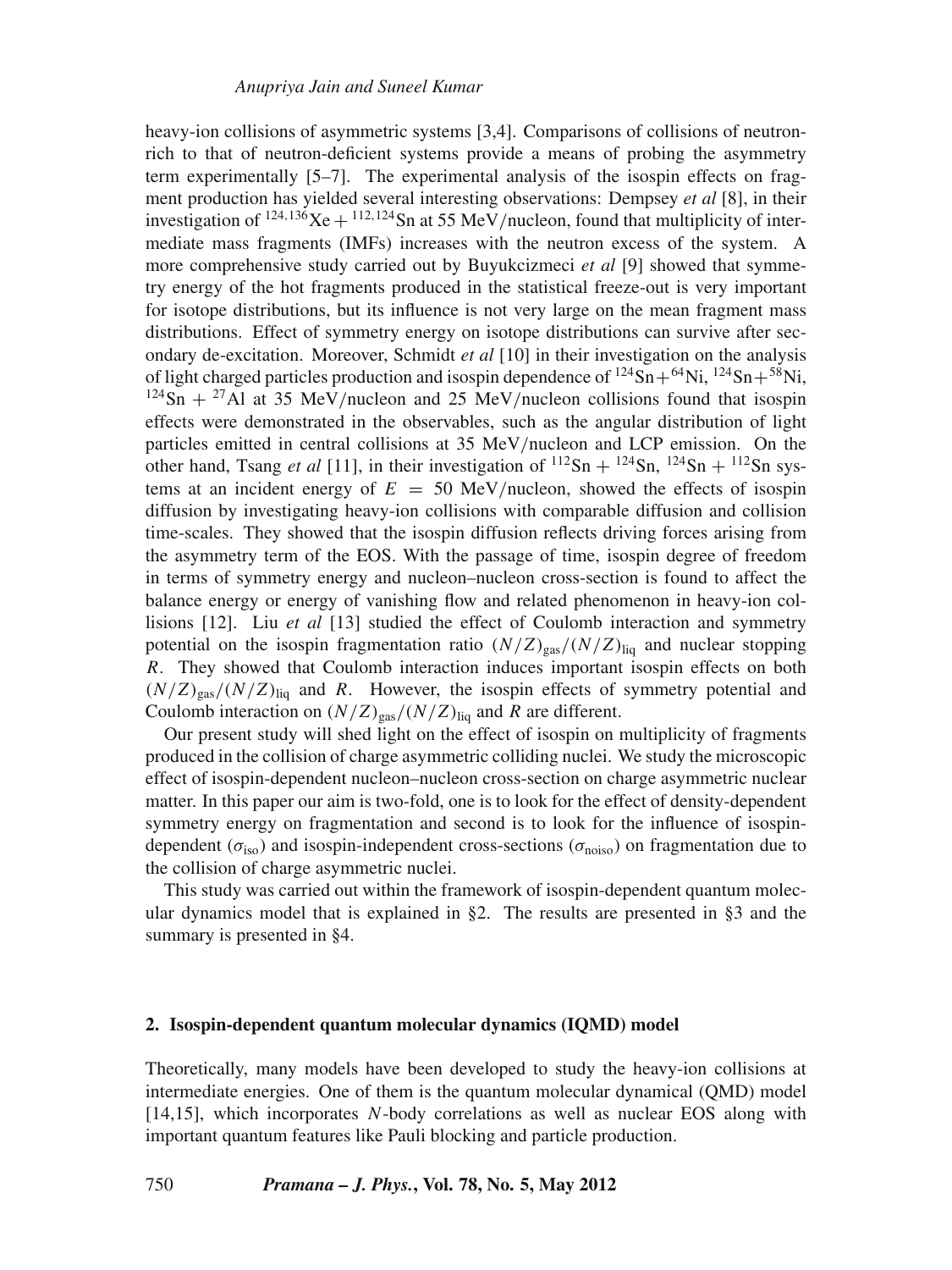In order to explain experimental results in a much better way and to describe the isospin effect appropriately, the original version of the QMD model was improved which is known as isospin-dependent quantum molecular dynamics (IQMD) model.

The isospin-dependent quantum molecular dynamics (IQMD) [16] model treats different charge states of nucleons, deltas and pions explicitly, as inherited from the VUU model. The IQMD model has been used successfully for the analysis of a large number of observables from low to relativistic energies. The isospin degree of freedom enters into the calculations via both cross-sections and mean field.

In this model, baryons are represented by Gaussian-shaped density distributions

$$
f_i(\vec{r}, \vec{p}, t) = \frac{1}{\pi^2 \hbar^2} e^{-(\vec{r} - \vec{r}_i(t))^2 (1/2L)} e^{-(\vec{p} - \vec{p}_i(t))^2 (2L/\hbar^2)}.
$$
 (1)

Nucleons are initialized in a sphere of radius  $R = 1.12A^{1/3}$  fm, in accordance with the liquid drop model. Each nucleon occupies a volume of  $h^3$ , so that the phase space is uniformly filled. The initial momenta are randomly chosen between 0 and Fermi momentum  $(p_F)$ . The nucleons of the target and the projectile interact via two- and three-body Skyrme forces and Yukawa potential. The isospin degree of freedom is treated explicitly by employing a symmetry potential and explicit Coulomb forces between protons of the colliding target and the projectile. This helps in achieving correct distribution of protons and neutrons within the nucleus.

The hadrons propagate using Hamilton equations of motion:

$$
\frac{\mathrm{d}r_i}{\mathrm{d}t} = \frac{\mathrm{d}\langle H \rangle}{\mathrm{d}p_i}; \qquad \frac{\mathrm{d}p_i}{\mathrm{d}t} = -\frac{\mathrm{d}\langle H \rangle}{\mathrm{d}r_i},\tag{2}
$$

with

$$
\langle H \rangle = \langle T \rangle + \langle V \rangle
$$
  
= 
$$
\sum_{i} \frac{p_i^2}{2m_i} + \sum_{i} \sum_{j>i} \int f_i(\vec{r}, \vec{p}, t) V^{ij}(\vec{r}', \vec{r})
$$
  
 
$$
\times f_j(\vec{r}', \vec{p}', t) d\vec{r} d\vec{r}' d\vec{p} d\vec{p}'. \tag{3}
$$

The baryon–baryon potential  $V^{ij}$ , in eq. (3), reads as

$$
V^{ij}(\vec{r}' - \vec{r}) = V^{ij}_{\text{Skyrme}} + V^{ij}_{\text{Yukawa}} + V^{ij}_{\text{Coul}} + V^{ij}_{\text{sym}}
$$
  
=  $\left[ t_1 \delta(\vec{r}' - \vec{r}) + t_2 \delta(\vec{r}' - \vec{r}) \rho^{\gamma - 1} \left( \frac{\vec{r}' + \vec{r}}{2} \right) \right]$   
+  $t_3 \frac{\exp(|\vec{r}' - \vec{r}|/\mu)}{(|\vec{r}' - \vec{r}|/\mu)} + \frac{Z_i Z_j e^2}{|\vec{r}' - \vec{r}|}$   
+  $t_6 \frac{1}{\varrho_0} T_3^i T_3^j \delta(\vec{r}_i' - \vec{r}_j).$  (4)

Here  $Z_i$  and  $Z_j$  denote the charges of the *i*th and *j*th baryons, and  $T_3^i$ ,  $T_3^j$  are their respective  $T_3$  components (i.e.  $1/2$  for protons and  $-1/2$  for neutrons). Meson potential consists of Coulomb interaction only. The parameters  $\mu$  and  $t_1, \ldots, t_6$  are adjusted to the real part of the nucleonic optical potential. For the density dependence of the nucleon optical potential, standard Skyrme-type parametrization is employed. The choice of the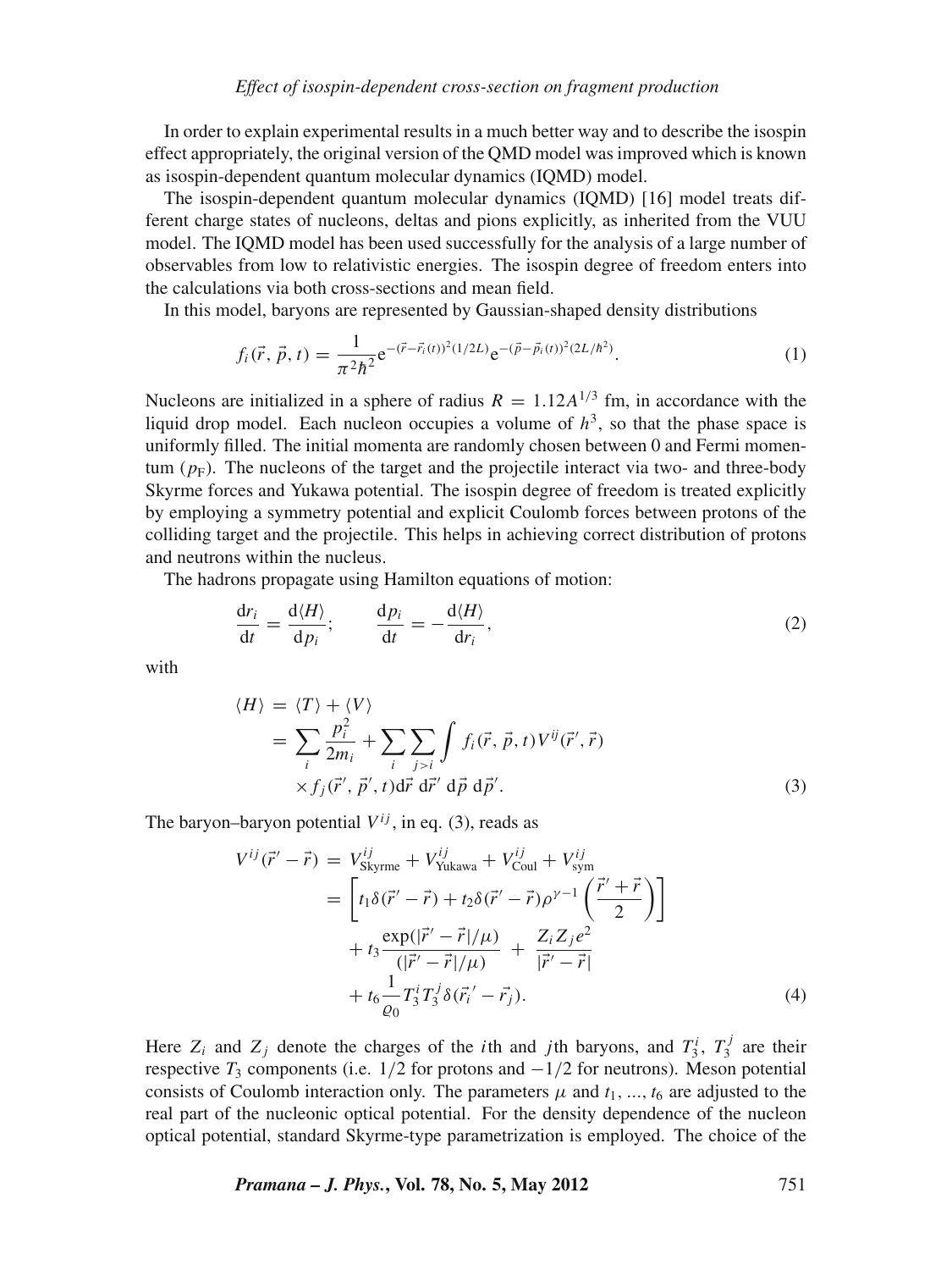equation of state (or compressibility) is still controversial. Many studies advocate softer matter, whereas, much more believe the matter to be harder in nature. We shall use the soft (S) equation of state that has the compressibility of 200 MeV.

The binary nucleon–nucleon collisions are included by employing the collision term of the well-known VUU–BUU equation. The binary collisions are done stochastically, in a similar way as are done in all transport models. During the propagation, two nucleons are supposed to suffer a binary collision if the distance between their centroids

$$
|r_i - r_j| \le \sqrt{\frac{\sigma_{\text{tot}}}{\pi}}, \qquad \sigma_{\text{tot}} = \sigma(\sqrt{s}, \text{ type}), \tag{5}
$$

where 'type' denotes the ingoing collision partners  $(N-N, N-\Delta, N-\pi, ...)$ . In addition, Pauli blocking (of the final state) of baryons is taken into account by checking the phasespace densities in the final states. The final phase-space fractions  $P_1$  and  $P_2$  which are already occupied by other nucleons are determined for each of the scattering baryon. The collision is then blocked with probability

$$
P_{\text{block}} = 1 - (1 - P_1)(1 - P_2). \tag{6}
$$

The delta decays are checked in an analogous fashion with respect to the phase space of the resulting nucleons.

#### **3. Results and discussion**

To check the influence of density-dependent symmetry energy on fragmentation, we have simulated  $^{124}Sn_{50} + ^{124}Sn_{50}$  and  $^{107}Sn_{50} + ^{124}Sn_{50}$  reactions using isospin-dependent quantum molecular dynamics (IQMD) model at an incident energy of 600 MeV/nucleon for complete colliding geometry. The phase space generated using IQMD model has been analysed using the minimum spanning tree (MST) algorithm [16] and the minimum spanning tree with momentum cut [17] (MSTP). The results obtained are discussed as follows:

Figure 1 shows multiplicity of free nucleons (FNs), light mass fragments (LMFs) and intermediate mass fragments (IMFs) as a function of scaled impact parameters for  $124\text{Sn}_{50} + 124\text{Sn}_{50}$  and  $107\text{Sn}_{50} + 124\text{Sn}_{50}$ . Our findings are as follows:

(1) The effect of symmetry energy is negligible for FNs, because FNs are produced from the violent collision zone where the effect of symmetry energy is negligible. In fact, the symmetry energy affects the production of LMFs more than that of the free nucleons [18]. Moreover, as we move from central to peripheral collisions, the free nucleons and LMFs decrease because the participation zone decreases which leads to lower number of free nucleons and LMFs. But for IMFs, the curve shows a 'rise and fall' because for central collision the overlapping of participant and spectator zone is maximum and we get very small number of IMFs. For semiperipheral collisions, the participant and spectator zones decrease and the production of IMFs increases and for peripheral collisions a very small portion of the target and the projectile overlap and so again only a few IMFs are observed and most of the fragments go out as heavy mass fragments (HMFs).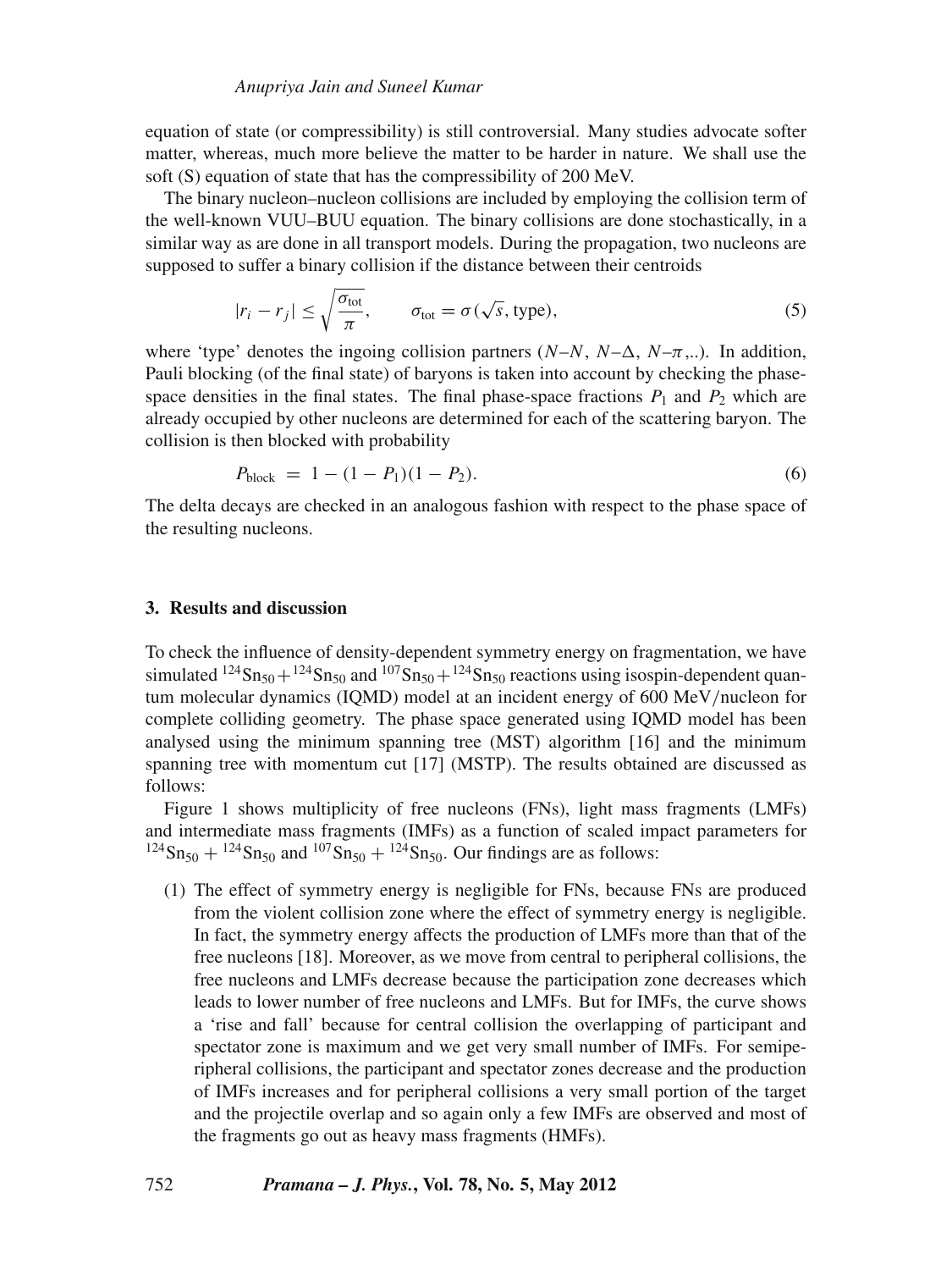*Effect of isospin-dependent cross-section on fragment production*



Figure 1. Multiplicity of free nucleons, LMFs and IMFs as a function of scaled impact parameter.

(2) Number of free nucleons, LMFs and IMFs produced in  $107\text{Sn}_{50}+124\text{Sn}_{50}$  are smaller compared to  $^{124}Sn_{50} + ^{124}Sn_{50}$  because for the neutron-rich system, heavy residue with low excitation energy will predominantly emit neutrons, a channel that is suppressed in the case of neutron-poor nuclei. The equation

$$
E(\rho) = E(\rho_0) \left(\frac{\rho}{\rho_0}\right)^{\gamma}
$$
\n(7)

gives us the theoretical conjecture of how symmetry energy varies against density.  $\gamma$  tells us the stiffness of the symmetry energy [19]. In figure 1, we display the scaled impact parameter dependence of the free nucleons, LMFs and IMFs for  $\gamma =$ 0 and 0.66. Both the curves clearly indicate the density dependence of symmetry energy.

(3) A small difference is observed in both curves in the case of LMFs at a scaled impact parameter range from 0.0 to 0.4 because the density during the fragmentation is smaller than the normal nuclear matter density. Hence the role of densitydependent symmetry energy is negligible. In fact fragmentation is a low-density phenomenon and the symmetry energy is directly proportional to the scaled density. Since the density is low, the effect of density-dependent symmetry energy on the production of LMFs is negligible even though they are produced from the participant zone. But its effect is more pronounced in other parameters like, nuclear stopping (*R* and  $Q_{ZZ}$ ), directed flow ( $v_1$ ) and elliptical flow ( $v_2$ ).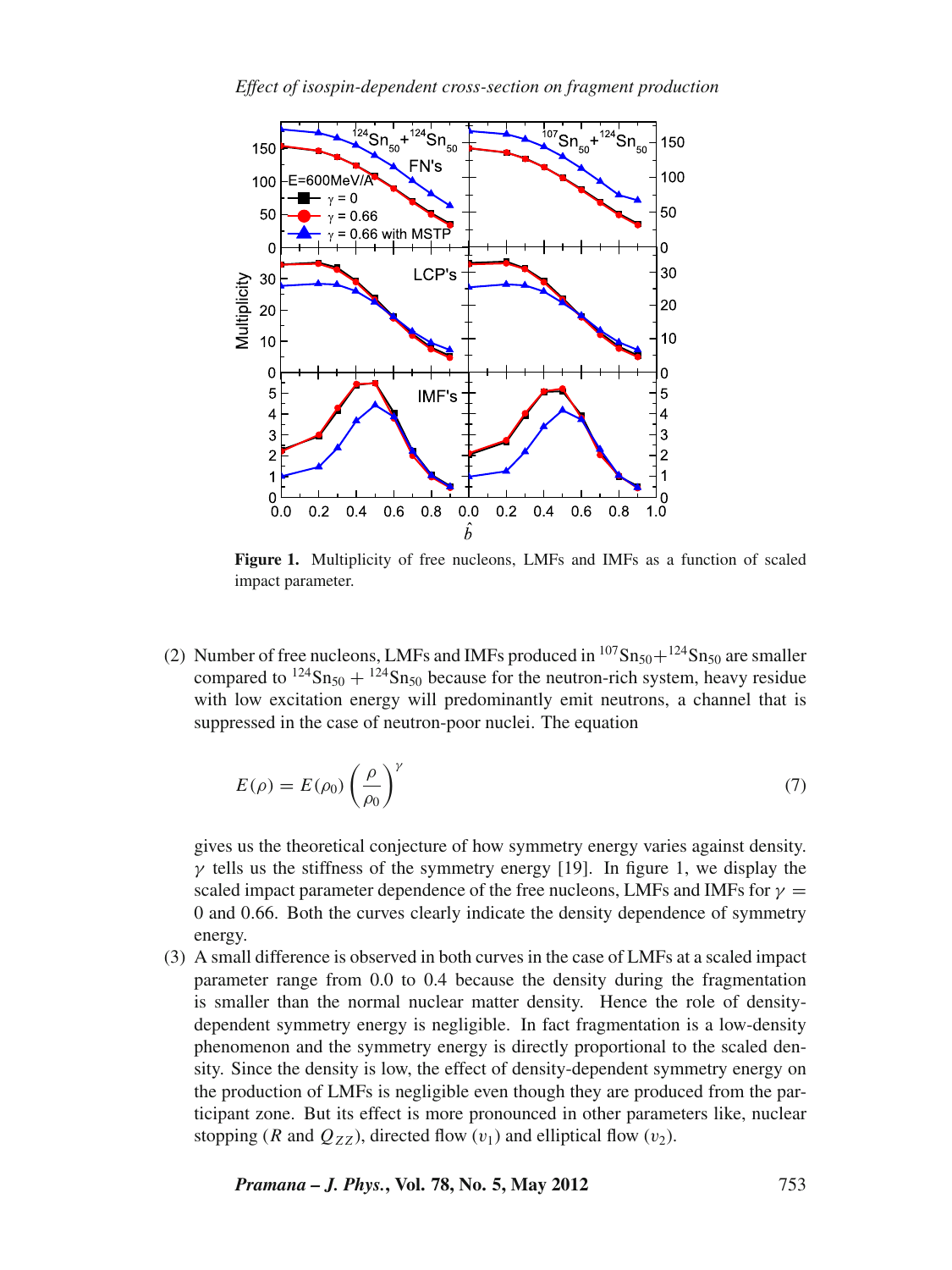(4) When we apply momentum cut in addition to space cut, the free nucleons increase because at low impact parameters participant zone increases and a large number of free nucleons produced. On the other hand, the number of LMFs and IMFs decreases with MSTP cut.

Although we have tried simulation for two different parametrizations of densitydependent symmetry energy, its influence is very small, because the density at which fragmentation takes place is lower than the normal nuclear matter density. Hence the influence of symmetry energy on fragmentation is very small, which is in agreement with the observation of ref. [20].

Now to check the role of different cross-sections on fragmentation for charge asymmetric colliding nuclei, we have chosen two sets of reactions, one where the mass of the colliding nuclei is 40 units, but charge varies from 14 to 23. For the first set the chosen reactions are <sup>40</sup>X<sub>m</sub> + <sup>40</sup>X<sub>m</sub>, where <sup>40</sup>X<sub>m</sub> = (<sup>40</sup>V<sub>23</sub>, <sup>40</sup>Sc<sub>21</sub>, <sup>40</sup>Ca<sub>20</sub>, <sup>40</sup>Ar<sub>18</sub>, <sup>40</sup>Cl<sub>17</sub>, <sup>40</sup>S<sub>16</sub>,  $^{40}P_{15}$  and  $^{40}Si_{14}$ ) respectively. For the second set we have chosen the reactions for which the mass of the colliding nuclei is 124 units, but charge varies from 47 to 59. The chosen reactions are  $^{124}Y_n + ^{124}Y_n$ , where  $^{124}Y_n = (^{124}Ag_{47}, ^{124}Cd_{48}, ^{124}In_{49}, ^{124}Sn_{50}, ^{124}Is_3,$ <sup>124</sup>Cs<sub>55</sub>, <sup>124</sup>Ba<sub>56</sub> and <sup>124</sup>Pr<sub>59</sub>) respectively. All the simulations are carried out for  $\hat{b}$  = 0.3 at 100 MeV/nucleon for symmetry energy corresponding to  $\gamma = 0.66$ . Here we take three different nucleon–nucleon cross-sections, because at low energy cross-sections have very large influence on fragment production. Moreover, they have a small effect on fragment production for central collision, whereas fragment production is strongly influenced at semicentral ( $\hat{b} = 0.3$  in this case) collisions [21]. In figure 2, we have displayed the multiplicity of free nucleons (FNs) and light mass fragments (LMFs) as a function of charge asymmetry  $(N/Z)$ . One can clearly see the effect of different cross-sections on the production of FNs and LMFs. It has been observed that

(1) If we fix  $\sigma_{nn} = \sigma_{pp} = \sigma_{np} = 55$  mb, then maximum production of FNs and LMFs takes place. Isospin effect can be clearly seen when we use isospin-dependent cross-section  $\sigma_{\text{iso}}$  ( $\sigma_{np} = 3\sigma_{nn} = 3\sigma_{pp}$ ) and isospin-independent cross-section  $\sigma_{\text{noiso}}$  ( $\sigma_{nn} = \sigma_{pp} = \sigma_{np}$ ).

 $\sigma_{\text{noise}}$  will reduce the cross-section and thus the number of collisions leading to less production of FNs and LMFs but  $\sigma_{iso}$  will enhance the number of collisions and hence the production of FNs and LMFs. Moreover, one can see the nearly constant difference in the production with  $\sigma_{\text{iso}}$  and  $\sigma_{\text{noise}}$ .

- (2) Minimum production takes place when  $N/Z = 1$ , i.e. symmetric charge collisions. The nuclei offer very interesting isospin situation where, the symmetry potential, Coulomb interaction and isospin-dependent nucleon–nucleon collisions are simultaneously present. The Coulomb interaction is an important asymmetry term which can bring an important isospin effect into the observable quantities in the intermediate energy heavy-ion collision.
- (3) The symmetry energy affects the production of LMFs more than that of the free nucleons. The  $(N-Z)^2$  plays a crucial role [18]. It has been studied that the isospin effects play more important role in the case of LMFs rather than free nucleons.

From figure 2, it is clear that minimum fragment production is achieved at  $N = Z$  in the case of FNs because they are produced in collision dynamics. But for LMFs the fragment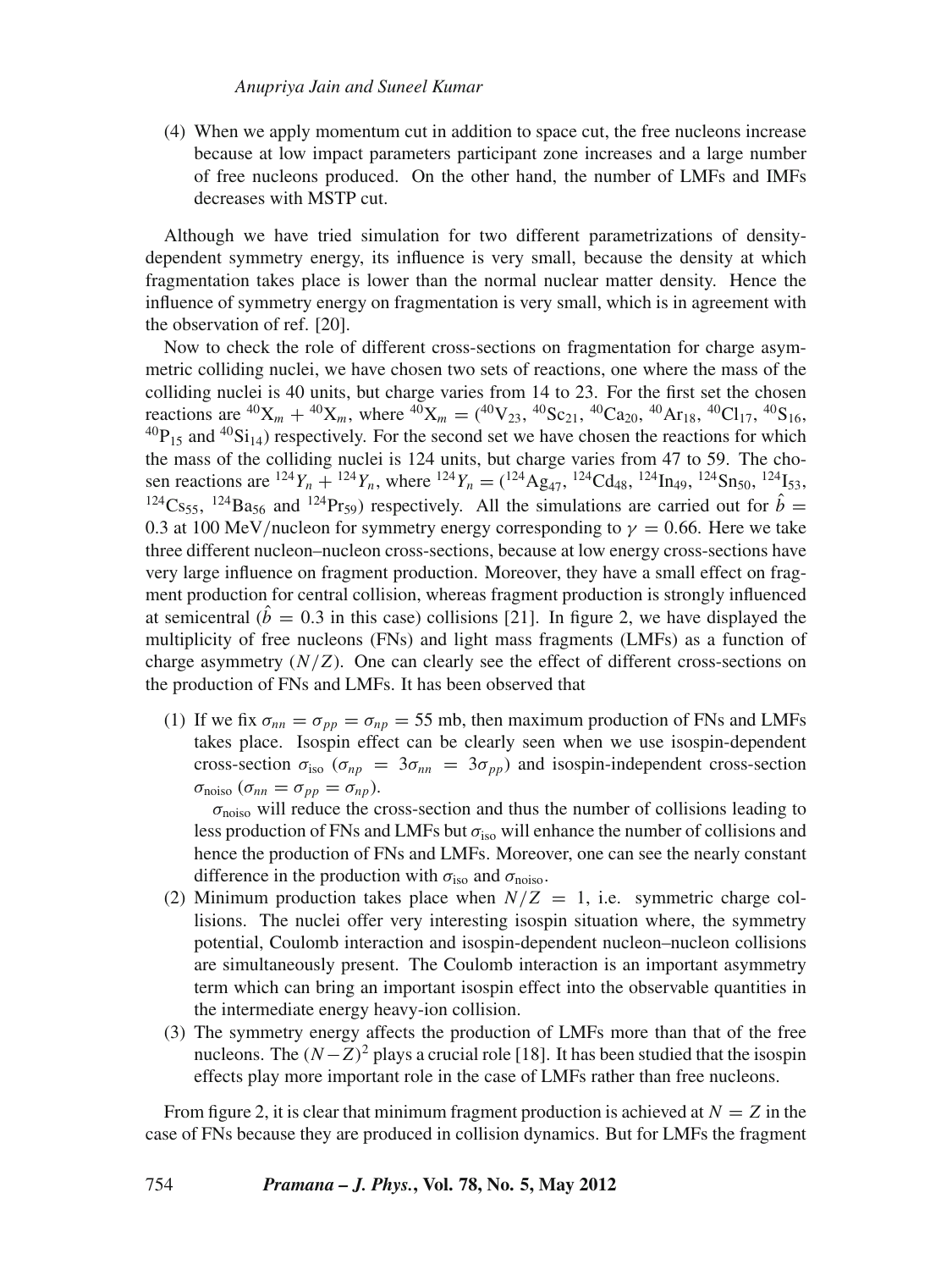

**Figure 2.** Multiplicity of free nucleons and LMFs with *N*/*Z*. The left panels represent the set of reactions  ${}^{40}X_m + {}^{40}X_m$ , where  $m = 14, 15, 16, 17, 18, 20, 21$  and 23 and the right panels represent the set of reactions  $^{124}Y_n + ^{124}Y_n$  where  $n = 47, 48$ , 49, 50, 53, 55, 56 and 59.

production is nearly constant. Moreover, it is clear from figure 2, that multiplicity of FNs and LMFs shows the same trend for the two sets of reactions (one with mass  $=$  40 units and other with mass  $= 124$  units). However, for FNs the slope of the curve is steeper for the set of reactions with mass  $= 40$  units than for the set of reactions with mass  $= 124$ units. This is due to the  $N/Z$  effect because the set of reactions with mass  $= 40$  units are neutron-deficient reactions but the set of reactions with mass = 124 units are neutron-rich reactions.

Figure 3 shows the variation of multiplicity of free nucleons, LMFs and IMFs, with energy for central collision, for <sup>124</sup>Sn<sub>50</sub> + <sup>124</sup>Sn<sub>50</sub> and <sup>107</sup>Sn<sub>50</sub> + <sup>124</sup>Sn<sub>50</sub> for two different nucleon–nucleon cross-sections. It has been observed that multiplicity of free nucleons and LMFs increases with increase in energy. On the other hand, one can see a 'rise and fall' in the multiplicity of IMFs. This behaviour is similar to the behaviour shown by Aladin group [22]. Moreover, the number of free nucleons and LMFs produced are very large compared to IMFs because for central collisions, interactions are violent, and so a large number of free nucleons and LMFs are produced. It is clear from the figure that the slope of the curve is steeper for  $^{124}Sn_{50} + ^{124}Sn_{50}$  than for  $^{107}Sn_{50} + ^{124}Sn_{50}$  and this theoretical observation is in agreement with the experimental observation of Sfienti *et al* [22]. This rise is due to the fact that in neutron-rich system, heavy residues with low excitation energy will predominantly emit neutrons, a channel that is suppressed for neutron-poor nuclei. Here one can see the difference in the production of FNs, LMFs and IMFs due to different cross-sections. Since the proton number in both the cases is the same but neutron number is different, we expect some difference in the production.

In figure 4, we have shown IMFs as a function of  $Z_{bound}$ . The quantity  $Z_{bound}$  is defined as the sum of all atomic charges  $Z_i$  of all fragments with  $Z_i > 2$ . Here we observe that at semiperipheral collisions, the multiplicity of IMFs shows a peak because most of the spectator source does not take part in collision and a large number of IMFs are observed. In central collision the collisions are violent and so a few IMFs are observed.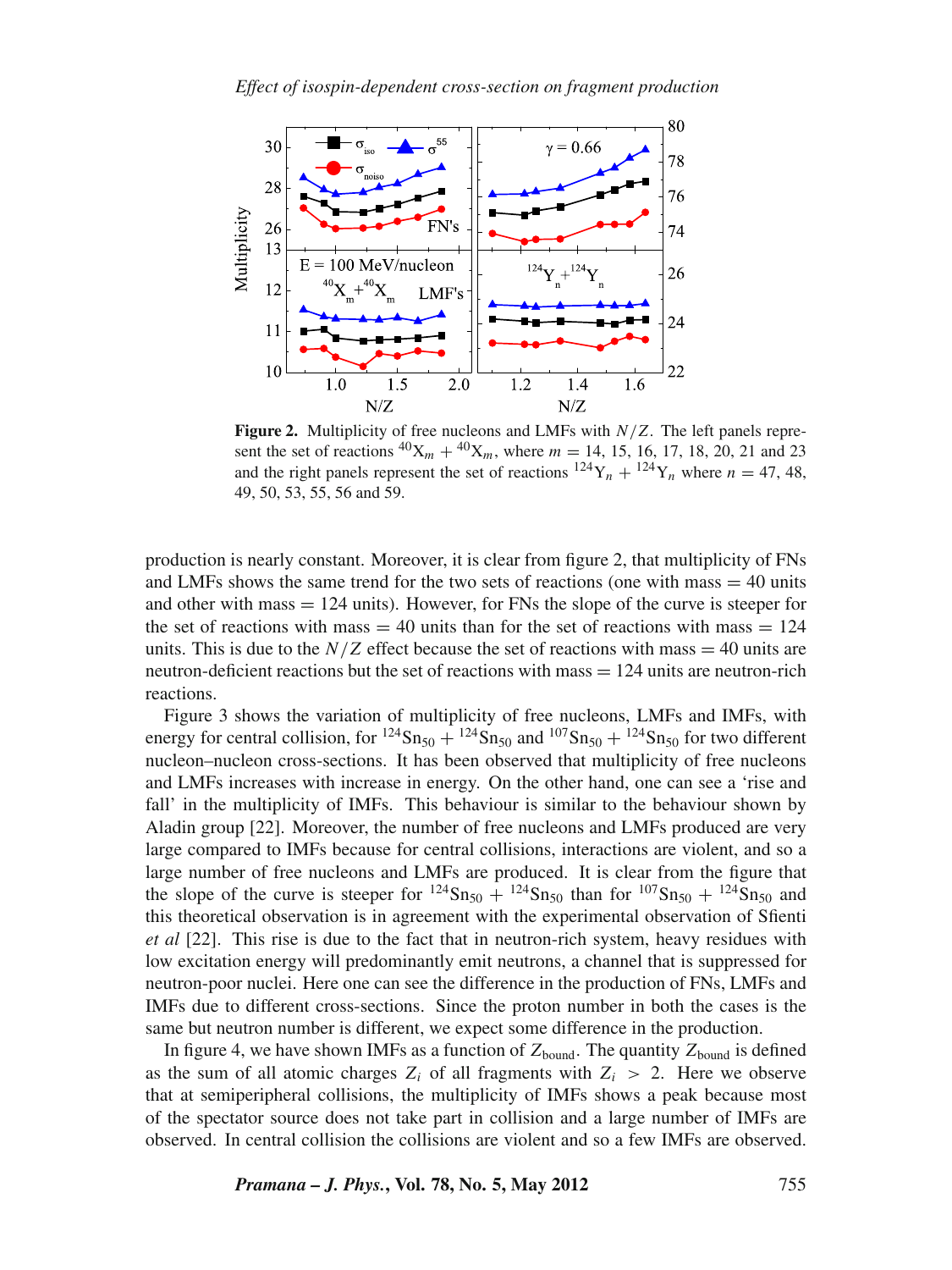

**Figure 3.** Multiplicity of free nucleons, LMFs and IMFs with energy at fixed scaled impact parameter for  $^{124}Sn_{50} + ^{124}Sn_{50}$  and  $^{107}Sn_{50} + ^{124}Sn_{50}$ .

For peripheral collisions also, a very small portion of the target and the projectile overlap and so again a few number of IMFs are observed. Most of the fragments goes out in heavy mass fragments (HMFs). In this way we get a clear 'rise and fall' in multifragmentation emission. But the influence of  $\sigma_{\text{iso}}$  and  $\sigma_{\text{noise}}$  is negligible here because IMFs are produed from the spectator zone. It is observed that IMFs show an agreement with the data at low



**Figure 4.** Multiplicity of IMFs as a function of  $Z_{bound}$ .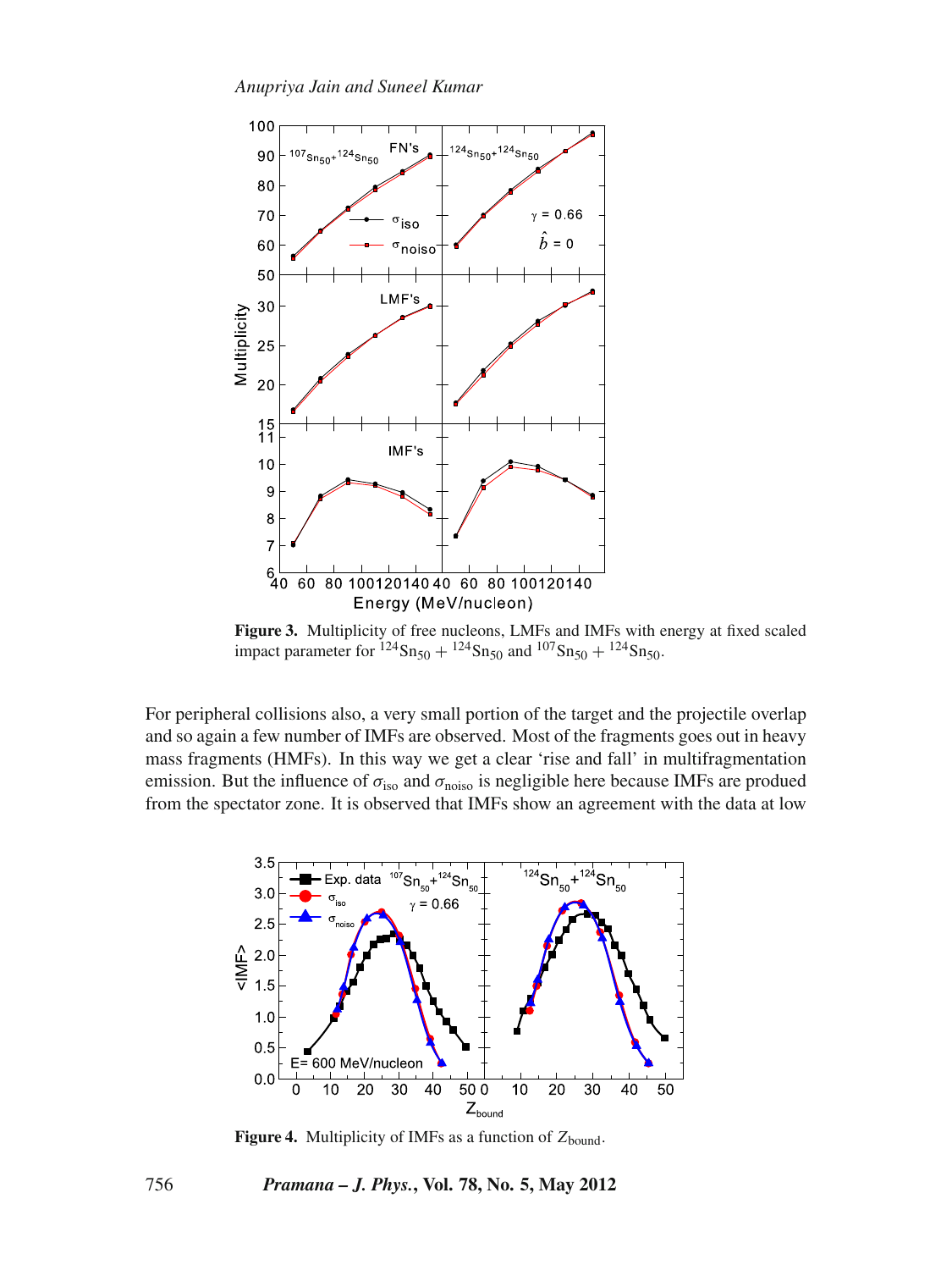impact parameters but fails at intermediate impact parameters because MST [16] does not deal with time-scale of fragmentation and also in experiments, cuts on threshold energy and angles are applied. These cuts are very complicated in nature and we do not have access for these. Because of this reason a direct comparison cannot be made for higher *Z*bound values.

## **4. Summary**

By using isospin-dependent quantum molecular dynamics model we have studied the role of isospin effects on fragmentation due to the collisions of charge asymmetric nuclei. Here calculations were carried out for  $124X_n + 124X_n$ , where *n* varies from 47 to 59 and for  ${}^{40}Y_m + {}^{40}Y_m$ , where *m* varies from 14 to 23. It has been observed that isospin-dependent cross-section shows its influence on fragmentation in the collision of neutron-rich nuclei and there is a constant difference in the production of FNs and LMFs with  $\sigma_{\text{iso}}$  and  $\sigma_{\text{noise}}$ for charge asymmetric nuclei.

#### **Acknowledgement**

This work has been supported by a grant from the University Grants Commission (UGC), Government of India [Grant No. 39-858/2010(SR)].

### **References**

- [1] A D Sood and R K Puri, *Phys. Re*v*.* **C69**, 054612 (2004) A D Sood *et al*, *Phys. Lett.* **B594**, 260 (2004) A D Sood *et al*, *Eur. Phys. J.* **A30**, 571 (2006) A D Sood *et al*, *Phys. Re*v*.* **C73**, 067602 (2006) A D Sood *et al*, *Phys. Re*v*.* **C79**, 064618 (2009) R Chugh and R K Puri, *Phys. Re*v*.* **C82**, 014603 (2010) S Kumar, M K Sharma and R K Puri, *Phys. Re*v*.* **C58**, 3494 (1998)
	-
	- A D Sood and R K Puri, *Phys. Re*v*.* **C70**, 034611 (2004)
	- S Gautam, A D Sood, R K Puri and J Aichelin, *Phys. Re*v*.* **C83**, 014603 (2011)
	- S Goyal and R K Puri, *Nucl. Phys.* **A853**, 164 (2011)
- [2] I Dutt and R K Puri, *Phys. Re*v*.* **C81**, 047601 (2010); **81**, 044615, 064608 (2010)
- [3] Bao-An Li, *Phys. Re*v*.* **C67**, 017601 (2003)
- [4] V Greco *et al*, *Phys. Lett.* **B562**, 215 (2003)
- [5] W P Tan *et al*, *Phys. Re*v*.* **C64**, 051901 (R) (2001)
- [6] M B Tsang *et al*, *Phys. Re*v*. Lett.* **86**, 5023 (2001)
- [7] H Xu *et al*, *Phys. Re*v*. Lett.* **85**, 716 (2000)
- [8] J F Dempsey *et al*, *Phys. Re*v*.* **C54**, 1710 (1996)
- [9] N Buyukcizmeci *et al*, *Eur. Phys. J.* **A25**, 57 (2005)
- [10] K Schmidt *et al*, *Acta Phys. Polon.* **B41**, 387 (2010)
- [11] M B Tsang *et al*, *Phys. Re*v*. Lett.* **92**, 4 (2004)
- [12] S Gautam *et al*, *J. Phys.* **G37**, 085102 (2010) S Kumar, S Kumar and R K Puri, *Phys. Re*v*.* **C81**, 014601 (2010)
- [13] Jian-Ye Liu *et al*, *Phys. Re*v*.* **C70**, 034610 (2004)